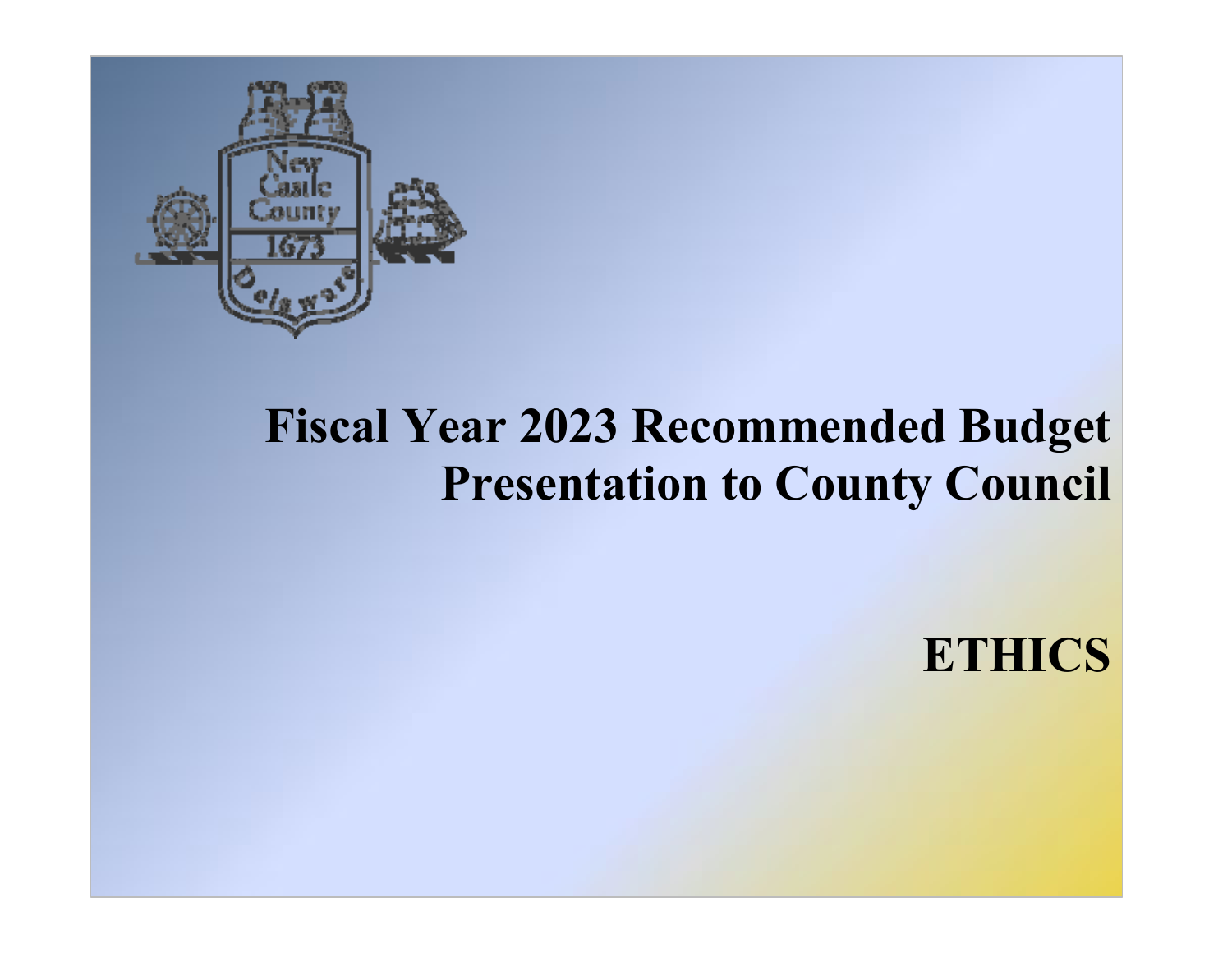## **ACCOMPLISHMENTS AND GOALS**

The Ethics Commission has completed and/or is anticipated to complete the following accomplishments in Fiscal Year 2022.

- *The Commission held ten regular public meetings in calendar year 2021. During the first half of 2021, the Commission's meetings were held virtually. After the FOIA laws were amended mid-year, the Commission began holding hybrid meetings (virtual and inperson).*
- *The 2020 Annual Report was issued on February 1, 2021 and the 2021 Annual Report was issued by February 1, 2022.*
- and other Statements of Financial Interests were filed electronically in 2021. The Commission continued its efforts to facilitate the *filing process, including a save function which appears every few questions and an autofill feature for past filers.*  • *As in recent years, in 2021, the Commission began the annual Statements of Financial Interests filing process early in the year. This allowed more time than in the past for annual filers to complete the task by the deadline of May 1, 2021. All required annual*
- *The Commission's Training Committee provided training on the Ethics Code to County officers and employees through 1-2 hour live, virtual training on the Ethics Code. In June 2021, Ethics Code training was provided to County Council and its staff. In person Ethics Code training was also provided to Public Safety personnel and policy academy students. Additionally, Ethics Code training was provided to persons who requested additional information on the Ethics Code.*
- • *The Commission's subcommittee, the Ethics Code Revision Committee ("ECRC"), continued meeting to draft recommended Code revisions to the Ethics Commission. The ECRC met virtually in 2021. To date, the ECRC has provided three written reports to the Ethics Commission regarding multiple recommended Code revisions.*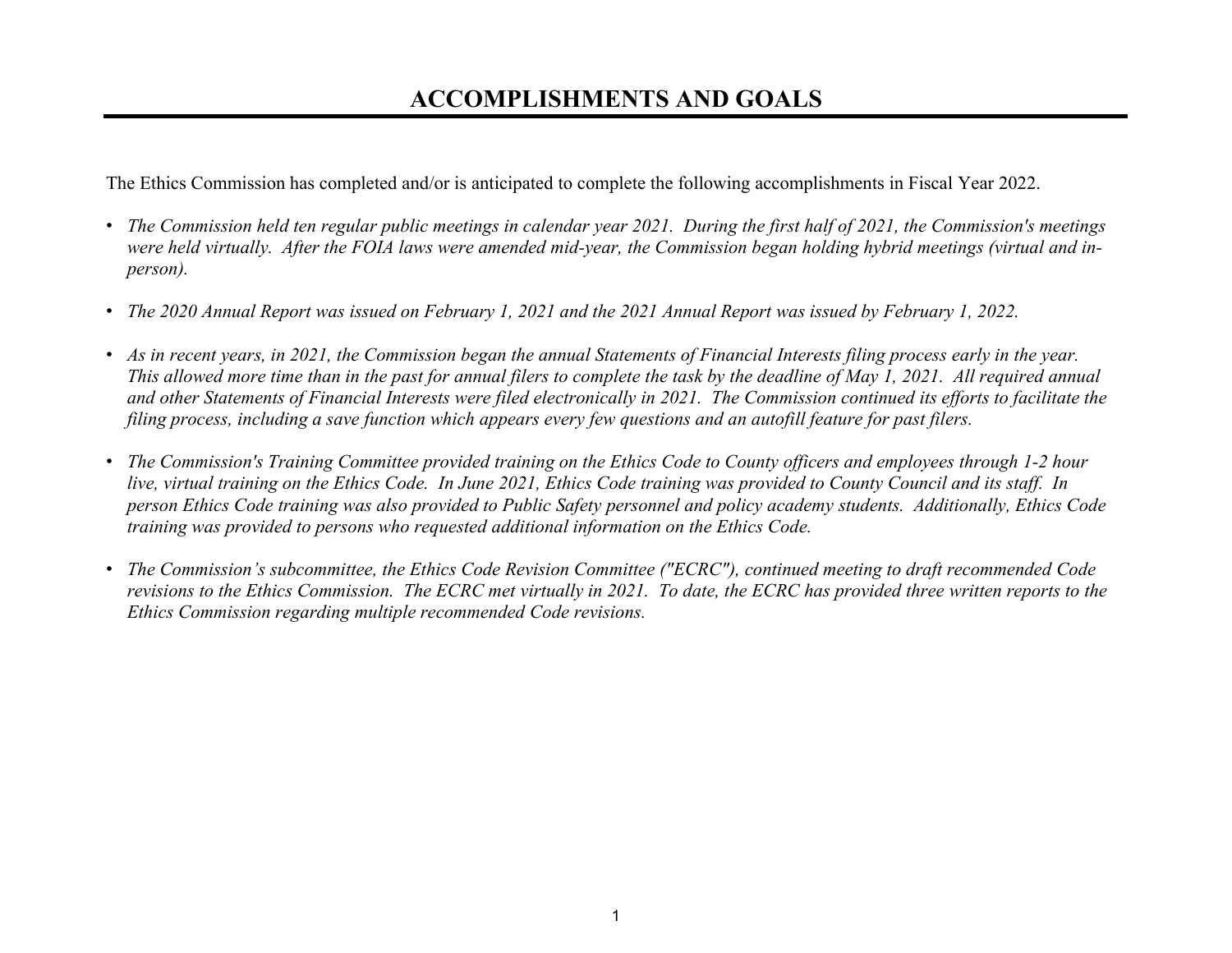## **ACCOMPLISHMENTS AND GOALS**

The Ethics Commission will achieve the following major goals in Fiscal Year 2023.

- *Mail annual 2022 Statement of Financial Interests to annual filers by March 31, 2023.*
- *Investigate all complaints performed per statutory requirements.*
- *Issue written responses to formal Advisory Opinion and Post-Employment waiver requests per statutory requirement.*
- *Provide informal advice by Ethics Counsel when requested by persons about the Ethics Code.*
- *Continue to provide Ethics Code training to all County officials and employees, new and current, through live 1 to 2-hour presentations on at least a monthly basis, as well as create online resources to augment the Commission's dissemination of*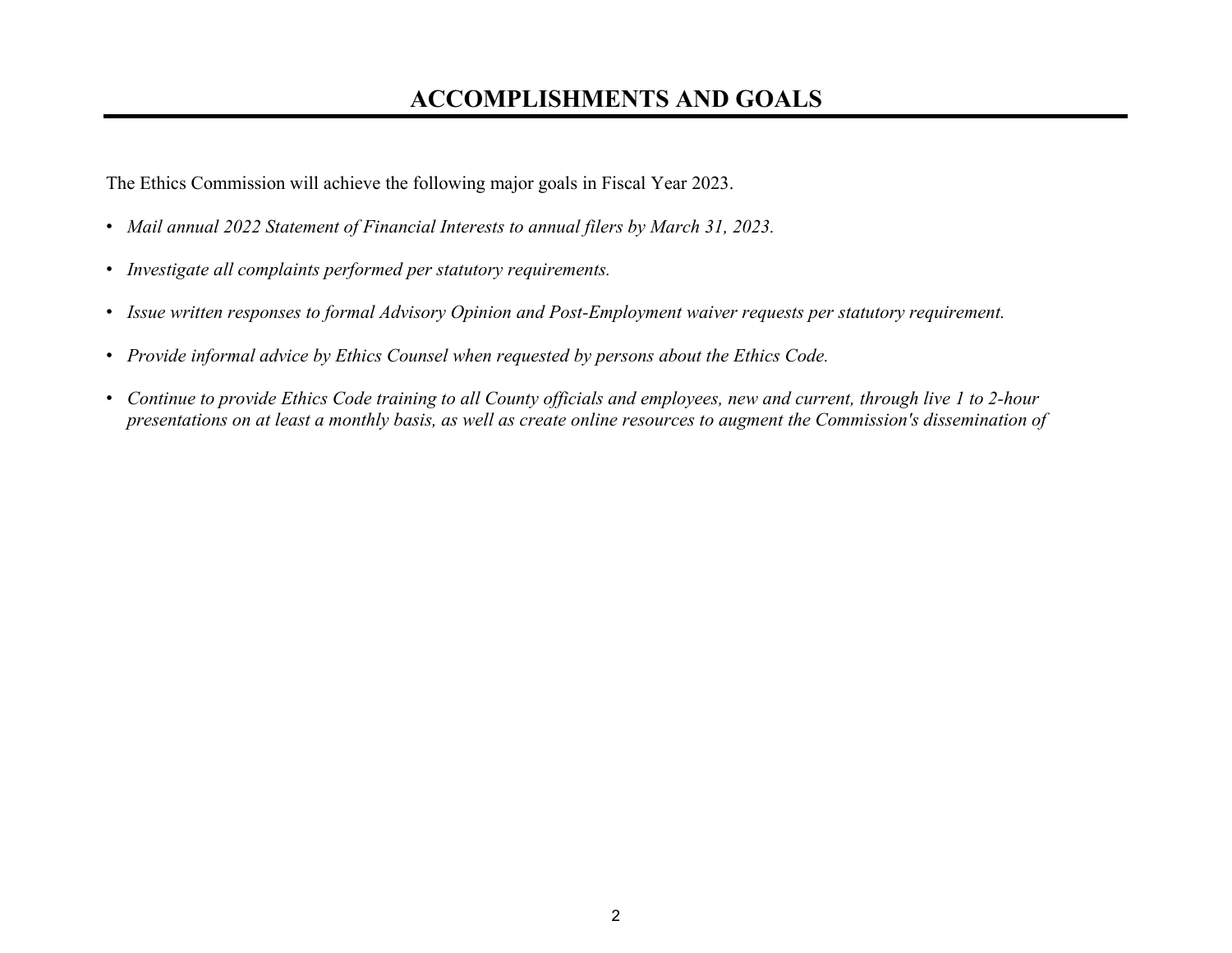## **POSITION OVERVIEW**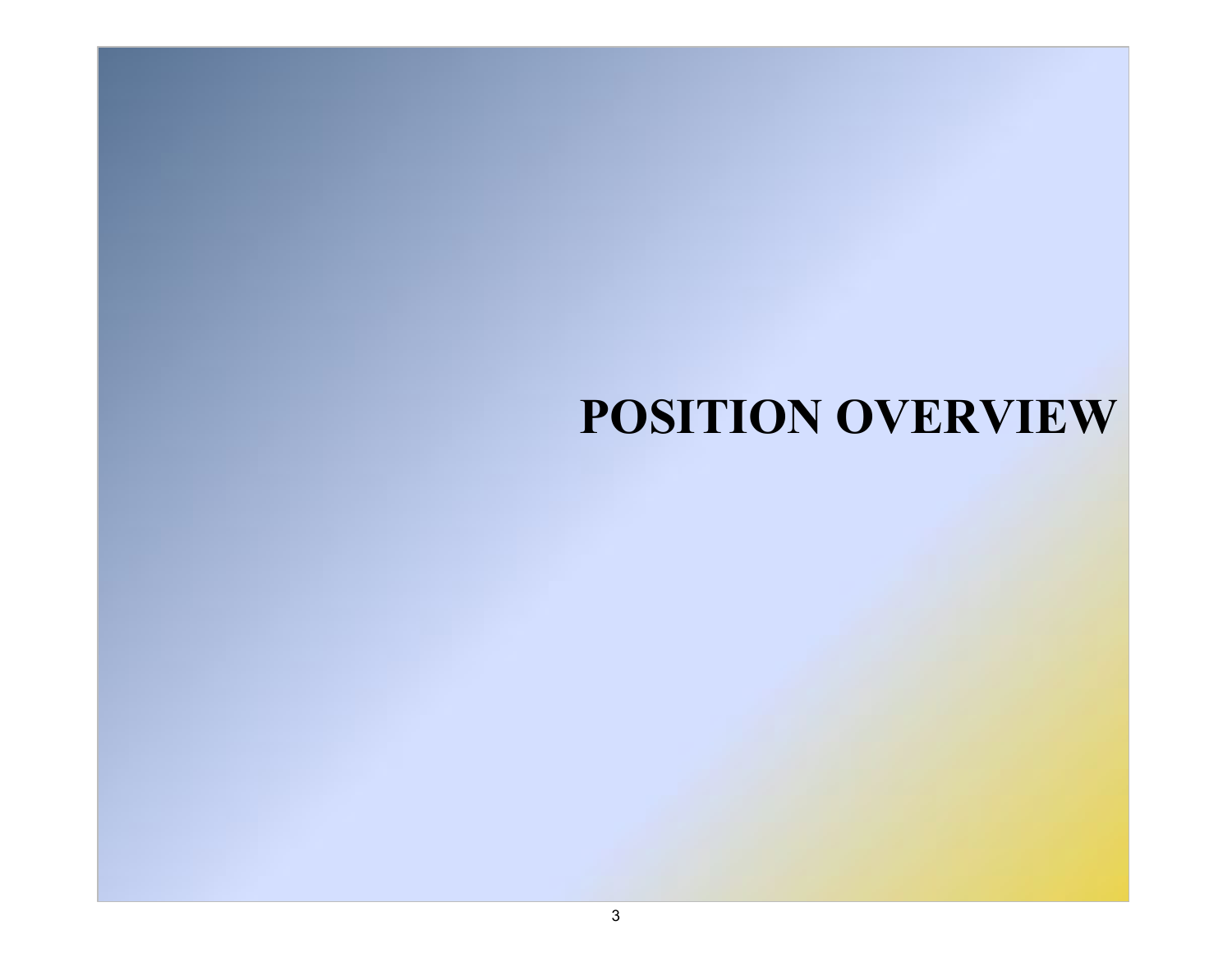## **ORGANIZATIONAL CHART**



**MISSION:** The New Castle County Ethics Commission is created by the New Castle County Code and is responsible for administering and enforcing the Code's ethics and conduct provisions. The Commissions duties include advisory opinions, conducting preliminary inquiries, formal investigations, and evidentiary hearings concerning alleged Code violations and imposing sanctions, if appropriate as well as the financial interests disclosure process.

**Ethics:** The New Castle County Ethics Commission is created by the New Castle County Code, which has been approved, per State law, by the DE Public Integrity Commission. The Ethics Code codifies minimum standards of conduct for County officials and employees and vests singular authority in the Commission to interpret and enforce the application of the Ethics Code. The Commission is mandated by law to perform the following among other, duties: maintain the Statement of Financial Interest; review County gift logs; provide education on the Ethics Code; issue information and formal written advisory opinions; issue waivers from post-employment prohibitions when appropriate; handle filed, sworn complaints; issue final orders on independently investigated complaints; and impose and/or recommend sanctions for Ethics Code violations.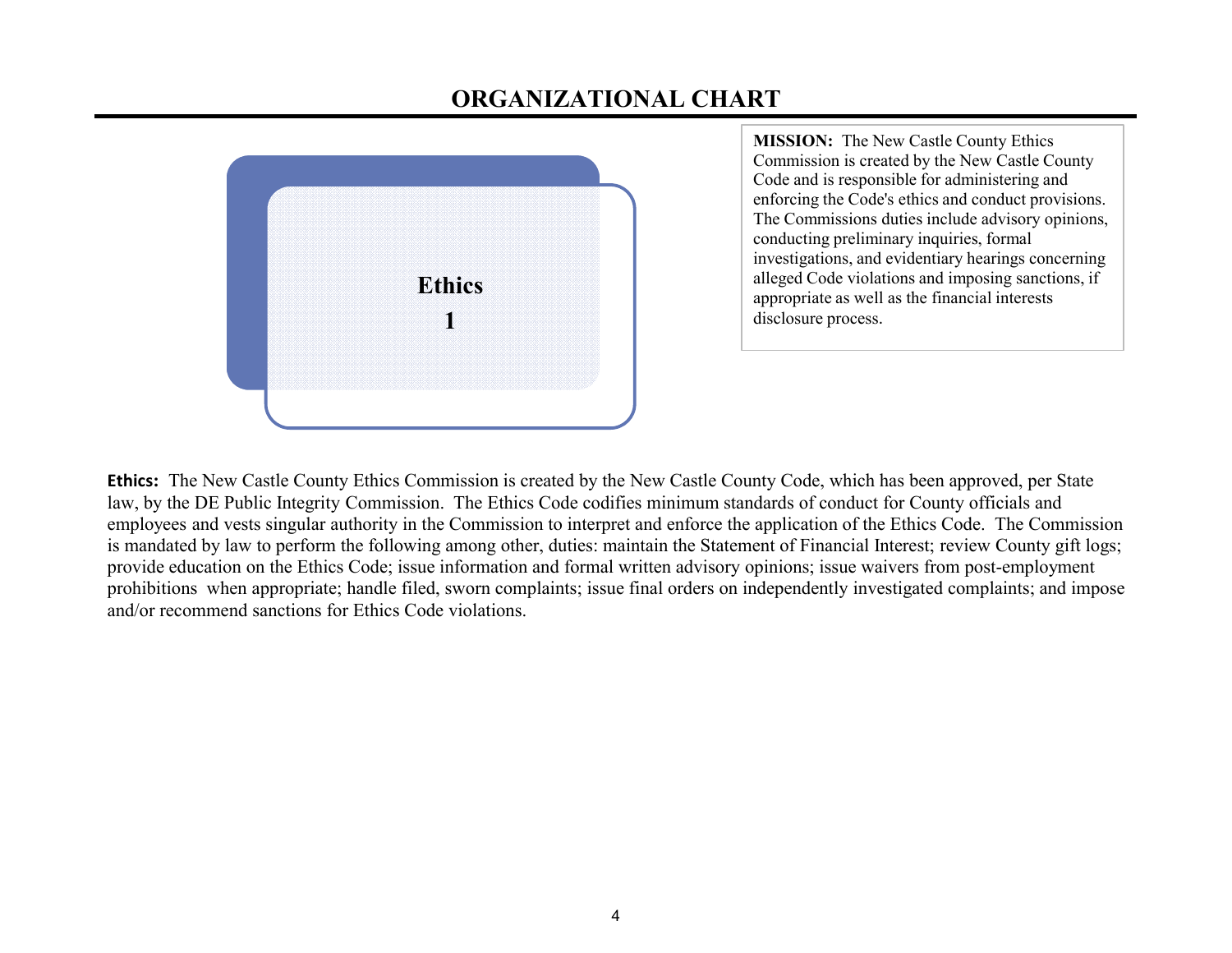### **VACANCIES AS OF MARCH 15, 2022**

| <b>Division/Section</b> | <b>PCN</b> | <b>Position Title</b>   |  | Date Vacated   Fund Source   Anticipated Salary | <b>Status</b> | <b>Plan to Fill</b> |
|-------------------------|------------|-------------------------|--|-------------------------------------------------|---------------|---------------------|
| N/A                     |            |                         |  |                                                 |               |                     |
|                         |            |                         |  |                                                 |               |                     |
|                         |            |                         |  |                                                 |               |                     |
|                         |            |                         |  |                                                 |               |                     |
|                         |            | <b>Total Vacancies:</b> |  |                                                 |               |                     |
|                         |            |                         |  |                                                 |               |                     |

**Vacancy Rate: 0%**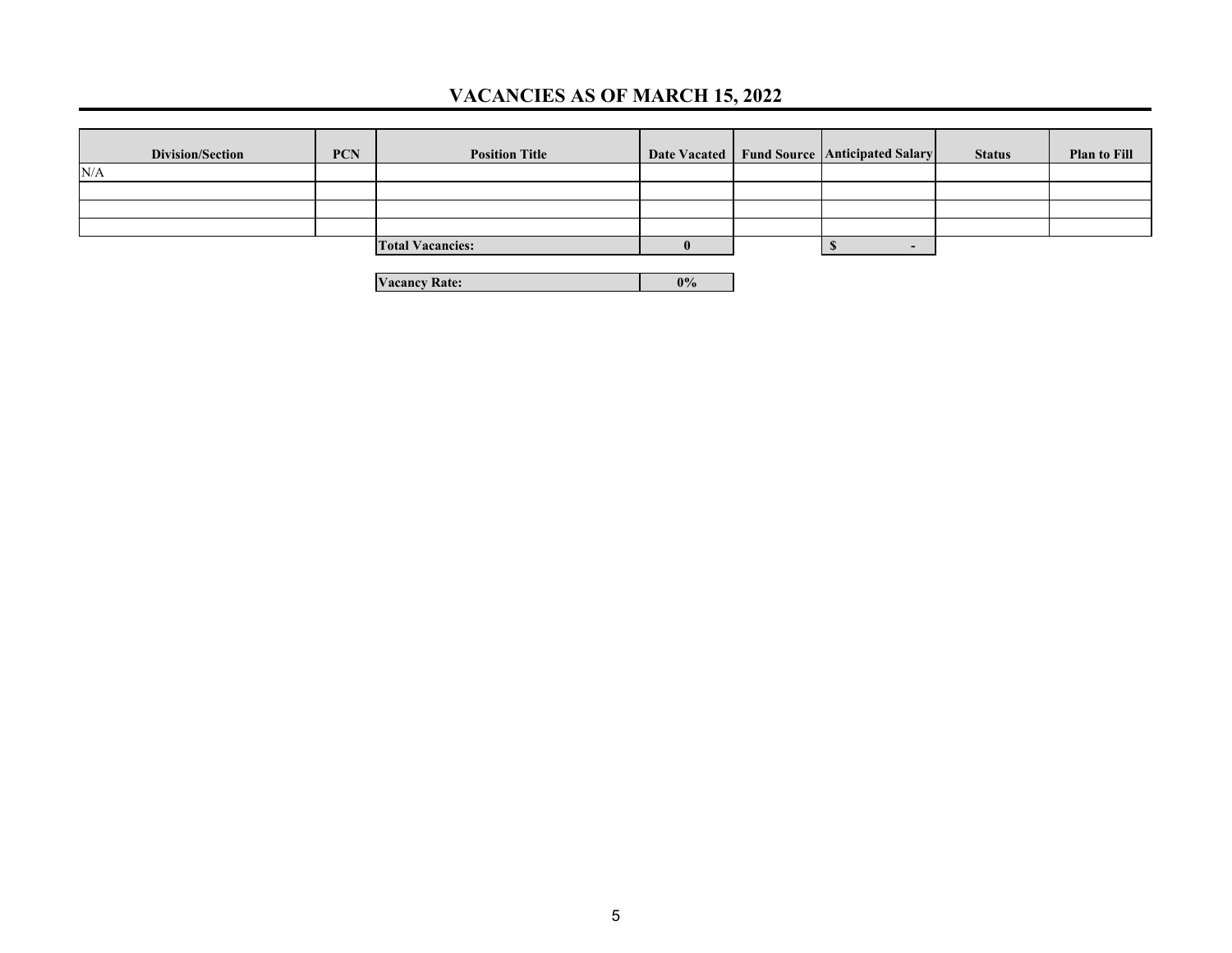#### **POSITION/SALARY CHANGES**

|                         |             |               | Position       |                                       | Change                        |                                 |
|-------------------------|-------------|---------------|----------------|---------------------------------------|-------------------------------|---------------------------------|
| <b>ORG</b> Title        | <b>FUND</b> | Position # PG | Count          | <b>Position Title</b>                 | Amount                        | <b>Reason for Adjustment</b>    |
| $\overline{\text{N/A}}$ |             |               |                |                                       |                               |                                 |
|                         |             |               |                |                                       |                               |                                 |
|                         |             |               |                |                                       |                               |                                 |
|                         |             |               |                |                                       |                               |                                 |
|                         |             |               |                |                                       |                               |                                 |
|                         |             |               |                |                                       |                               |                                 |
|                         |             |               |                |                                       |                               |                                 |
|                         |             |               |                |                                       |                               |                                 |
|                         |             |               |                |                                       |                               |                                 |
|                         |             |               |                |                                       |                               |                                 |
|                         |             |               |                |                                       |                               |                                 |
|                         |             |               |                |                                       |                               |                                 |
|                         |             |               |                |                                       |                               |                                 |
|                         |             |               |                |                                       |                               |                                 |
|                         |             |               |                |                                       |                               |                                 |
|                         |             |               |                |                                       |                               |                                 |
|                         |             |               |                |                                       |                               |                                 |
|                         |             |               |                |                                       |                               |                                 |
|                         |             |               |                |                                       |                               |                                 |
|                         |             |               |                |                                       |                               |                                 |
|                         |             |               | $\blacksquare$ | <b>Total Adjustments to Positions</b> | $\mathbb S$<br>$\blacksquare$ | <b>Total Salary Adjustments</b> |

| 1.00 Current Fiscal Year Positions             |
|------------------------------------------------|
| <b>1.00 Recommended Fiscal Year Positions</b>  |
| 0.00% % Change over Current Fiscal Year Budget |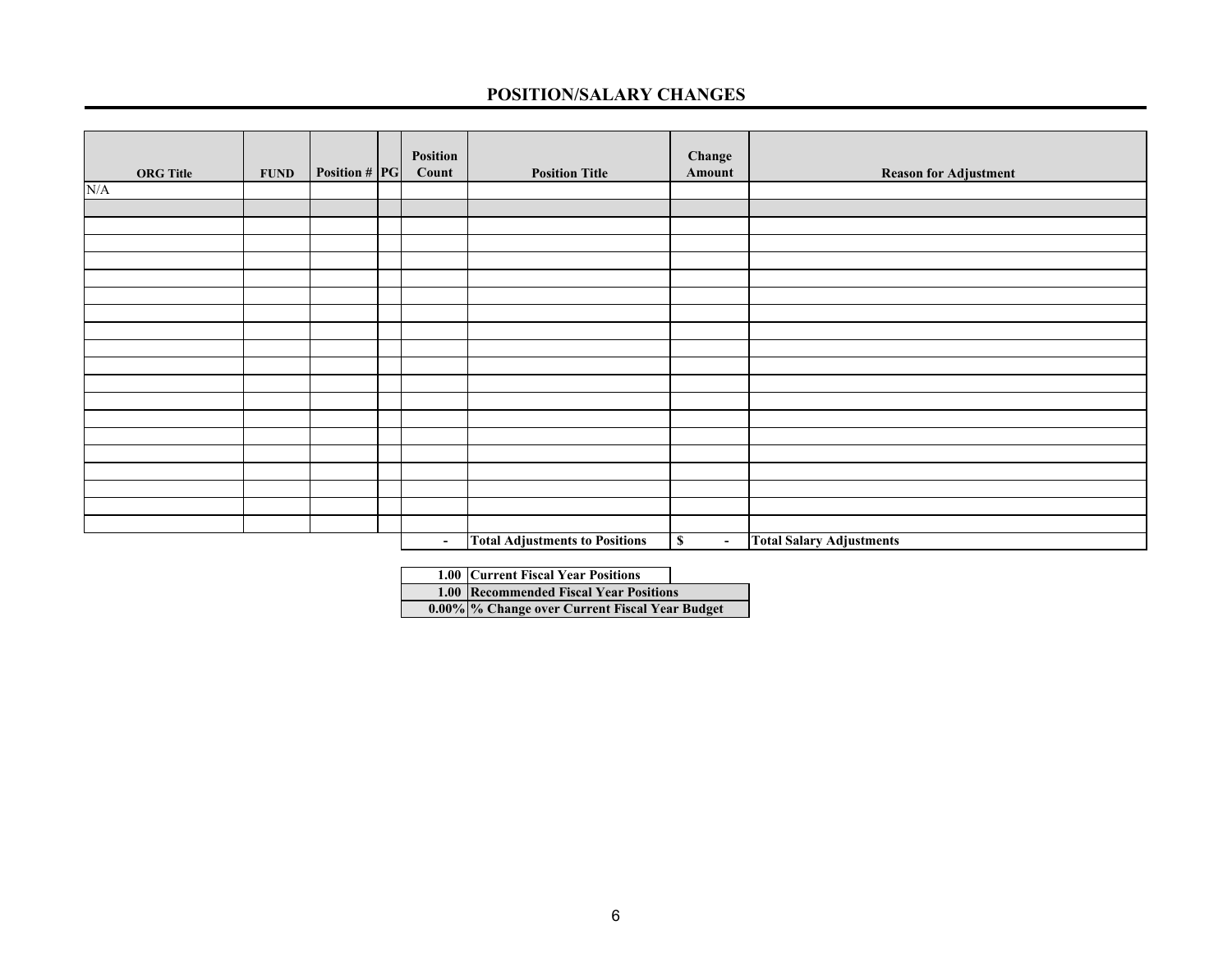

The Ethics Commission has one part-time position.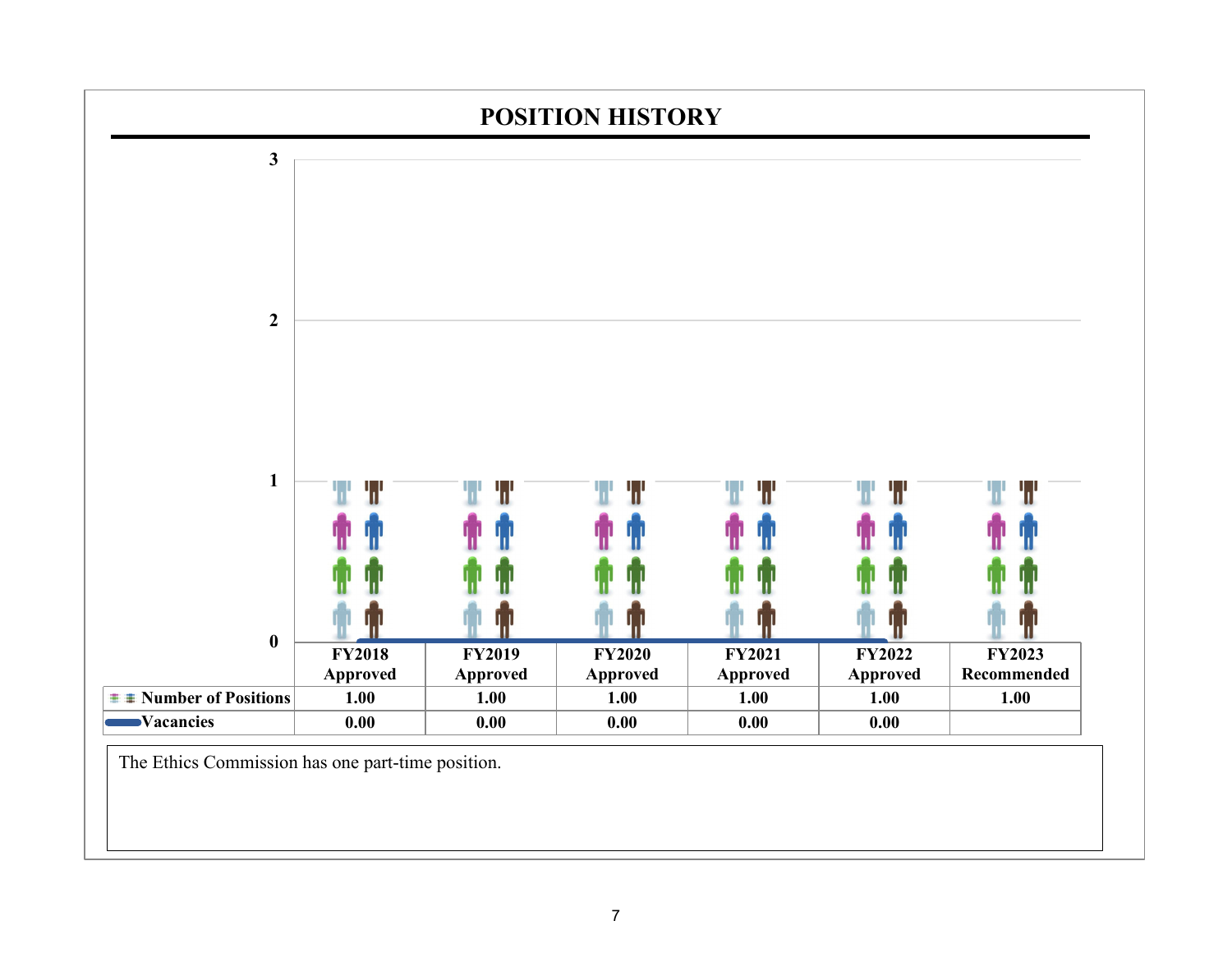#### **DIVERSITY SUMMARY CALENDAR YEAR 2020-2021**

|                                            |                  |          |                            |                                                                                                                                                       |                           |                                                                                         |                                                                       | <b>NUMBER OF EMPLOYEES</b>                   |                              |                            |                                                                                                   |                                          |                                                                                                       |                                                                                     |                                                                                                    |               |
|--------------------------------------------|------------------|----------|----------------------------|-------------------------------------------------------------------------------------------------------------------------------------------------------|---------------------------|-----------------------------------------------------------------------------------------|-----------------------------------------------------------------------|----------------------------------------------|------------------------------|----------------------------|---------------------------------------------------------------------------------------------------|------------------------------------------|-------------------------------------------------------------------------------------------------------|-------------------------------------------------------------------------------------|----------------------------------------------------------------------------------------------------|---------------|
|                                            |                  |          |                            |                                                                                                                                                       | <b>MALE</b>               |                                                                                         |                                                                       |                                              |                              |                            |                                                                                                   | <b>FEMALE</b>                            |                                                                                                       |                                                                                     |                                                                                                    |               |
| <b>JOB CATEGORIES</b>                      | Year<br>Calendar | Hispanic | White<br>(Non)<br>Hispanic | <b>Black or</b><br>African<br>American(<br><b>Non</b><br>Hispanic<br>or Latino or Latino) or Latino or Latino or Latino or Latino or Latino or Latino | Asian<br>(Non<br>Hispanic | <b>Native</b><br>Hawaiian<br>or Other<br>Pacific<br><b>Islander</b><br>(Non<br>Hispanic | American<br>Indian or<br>Alaska<br><b>Native</b><br>(Non)<br>Hispanic | Two or<br>More<br>Races<br>(Non)<br>Hispanic | <b>Hispanic</b><br>or Latino | White<br>(Non)<br>Hispanic | <b>Black or</b><br>African<br>American(<br><b>Non</b><br><b>Hispanic</b><br>or Latino) or Latino) | <b>Asian</b><br>(Non)<br><b>Hispanic</b> | <b>Native</b><br><b>Hawaiian</b><br>or Other<br>Pacific<br><b>Islander</b><br>(Non<br><b>Hispanic</b> | American<br><b>Indian or</b><br>Alaska<br><b>Native</b><br>(Non)<br><b>Hispanic</b> | Two or<br><b>More</b><br>Races<br>(Non)<br>Hispanic<br>or Latino) or Latino) or Latino) or Latino) | <b>Totals</b> |
| <b>Officials and Administrators</b>        | 2021             |          |                            |                                                                                                                                                       |                           |                                                                                         |                                                                       |                                              |                              |                            |                                                                                                   |                                          |                                                                                                       |                                                                                     |                                                                                                    |               |
|                                            | 2020             |          |                            |                                                                                                                                                       |                           |                                                                                         |                                                                       |                                              |                              |                            |                                                                                                   |                                          |                                                                                                       |                                                                                     |                                                                                                    |               |
| <b>Professionals</b>                       | 2021             |          |                            |                                                                                                                                                       |                           |                                                                                         |                                                                       |                                              |                              |                            |                                                                                                   |                                          |                                                                                                       |                                                                                     |                                                                                                    |               |
|                                            | 2020             |          |                            |                                                                                                                                                       |                           |                                                                                         |                                                                       |                                              |                              |                            |                                                                                                   |                                          |                                                                                                       |                                                                                     |                                                                                                    |               |
| <b>Technicians</b>                         | 2021             |          |                            |                                                                                                                                                       |                           |                                                                                         |                                                                       |                                              |                              |                            |                                                                                                   |                                          |                                                                                                       |                                                                                     |                                                                                                    |               |
|                                            | 2020             |          |                            |                                                                                                                                                       |                           |                                                                                         |                                                                       |                                              |                              |                            |                                                                                                   |                                          |                                                                                                       |                                                                                     |                                                                                                    |               |
| <b>Paraprofessionals</b>                   | 2021             |          |                            |                                                                                                                                                       |                           |                                                                                         |                                                                       |                                              |                              |                            |                                                                                                   |                                          |                                                                                                       |                                                                                     |                                                                                                    |               |
|                                            | 2020             |          |                            |                                                                                                                                                       |                           |                                                                                         |                                                                       |                                              |                              |                            |                                                                                                   |                                          |                                                                                                       |                                                                                     |                                                                                                    |               |
| <b>Administrative Support</b>              | 2021             |          |                            |                                                                                                                                                       |                           |                                                                                         |                                                                       |                                              |                              |                            |                                                                                                   |                                          |                                                                                                       |                                                                                     |                                                                                                    |               |
|                                            | 2020             |          |                            |                                                                                                                                                       |                           |                                                                                         |                                                                       |                                              |                              |                            |                                                                                                   |                                          |                                                                                                       |                                                                                     |                                                                                                    |               |
| <b>Skilled Craft Workers</b>               | 2021             |          |                            |                                                                                                                                                       |                           |                                                                                         |                                                                       |                                              |                              |                            |                                                                                                   |                                          |                                                                                                       |                                                                                     |                                                                                                    |               |
|                                            | 2020             |          |                            |                                                                                                                                                       |                           |                                                                                         |                                                                       |                                              |                              |                            |                                                                                                   |                                          |                                                                                                       |                                                                                     |                                                                                                    |               |
| <b>Service-Maintenance</b>                 | 2021             |          |                            |                                                                                                                                                       |                           |                                                                                         |                                                                       |                                              |                              |                            |                                                                                                   |                                          |                                                                                                       |                                                                                     |                                                                                                    |               |
|                                            | 2020             |          |                            |                                                                                                                                                       |                           |                                                                                         |                                                                       |                                              |                              |                            |                                                                                                   |                                          |                                                                                                       |                                                                                     |                                                                                                    |               |
| <b>Certain Elected/Appointed Officials</b> | 2021             |          |                            |                                                                                                                                                       |                           |                                                                                         |                                                                       |                                              |                              |                            |                                                                                                   |                                          |                                                                                                       |                                                                                     |                                                                                                    |               |
|                                            | 2020             |          |                            |                                                                                                                                                       |                           |                                                                                         |                                                                       |                                              |                              |                            |                                                                                                   |                                          |                                                                                                       |                                                                                     |                                                                                                    |               |
| <b>TOTAL</b>                               | 2021             |          |                            |                                                                                                                                                       |                           |                                                                                         |                                                                       |                                              |                              |                            |                                                                                                   |                                          |                                                                                                       |                                                                                     |                                                                                                    |               |
|                                            | 2020             |          |                            |                                                                                                                                                       |                           |                                                                                         |                                                                       |                                              |                              | 1                          |                                                                                                   |                                          |                                                                                                       |                                                                                     |                                                                                                    | 1             |

|             | <b>CY 2021</b> |                |              |
|-------------|----------------|----------------|--------------|
| Category    | <b>Males</b>   | <b>Females</b> | <b>Total</b> |
| # Total     | 0              |                |              |
| % Total     |                | 100%           | 100%         |
| # Non White | 0              | 0              |              |
| % Non White | 0%             | 0%             | $0\%$        |

|             | <b>CY 2021</b> |                |       |             | <b>CY 2020</b> |                |       |
|-------------|----------------|----------------|-------|-------------|----------------|----------------|-------|
| Category    | <b>Males</b>   | <b>Females</b> | Total | Category    | <b>Males</b>   | <b>Females</b> | Total |
| # Total     |                |                |       | # Total     |                |                |       |
| % Total     |                | 100%           | 100%  | % Total     | $0\%$          | 100%           | 100%  |
| # Non White |                |                |       | # Non White |                |                |       |
| % Non White | $0\%$          | $0\%$          | $0\%$ | % Non White | $0\%$          | $0\%$          | $0\%$ |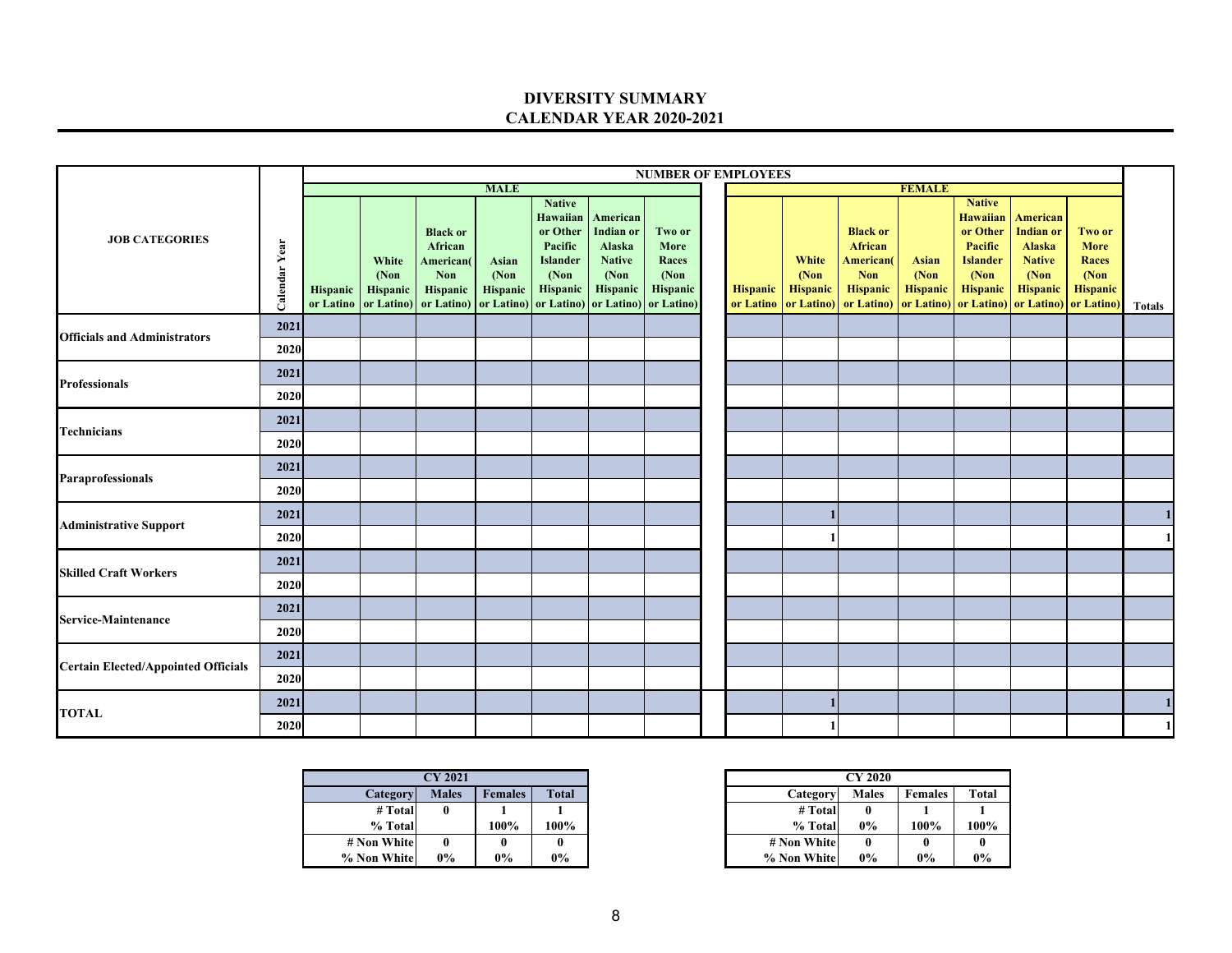## **BUDGET OVERVIEW**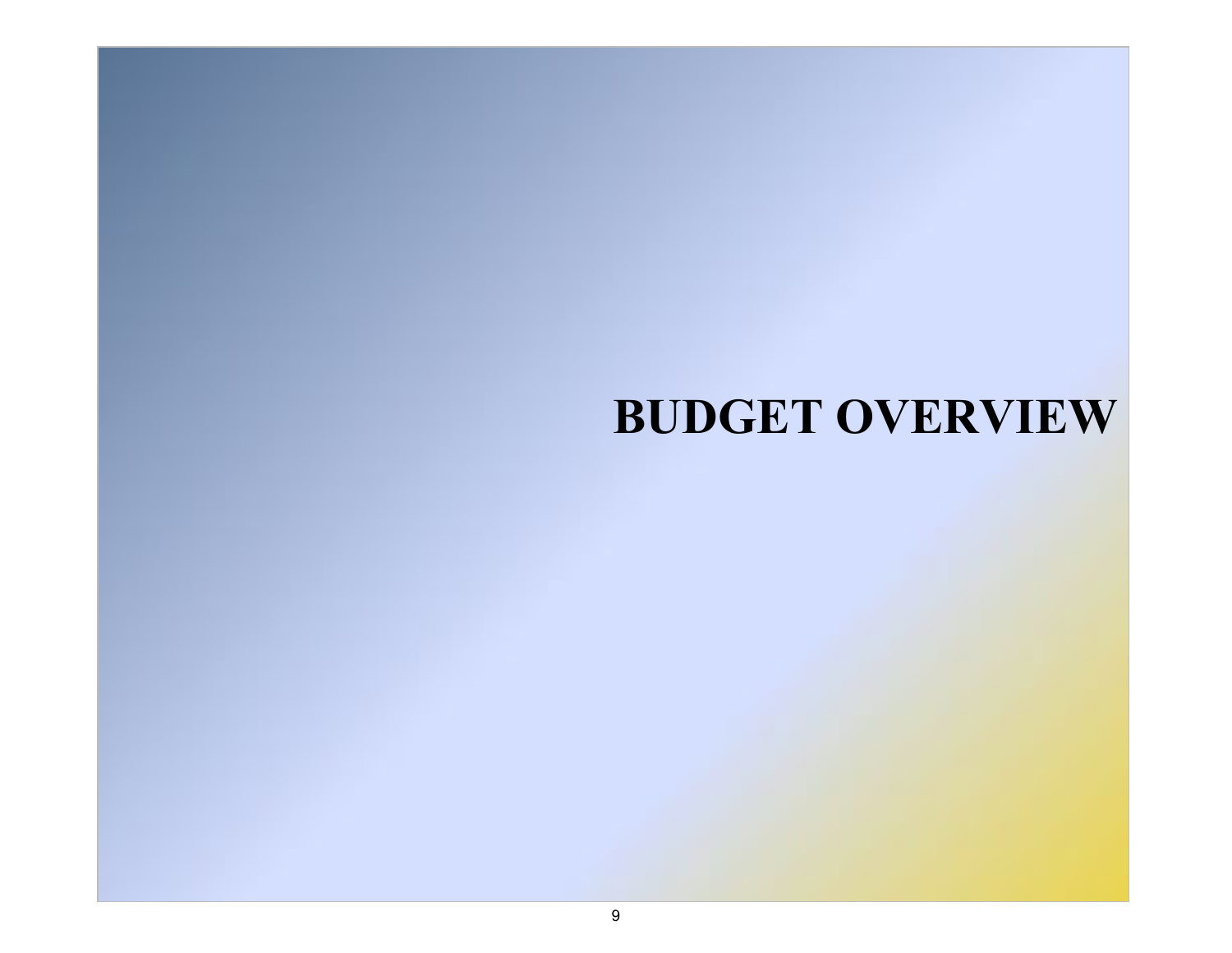### **ETHICS BUDGET CHANGES**

| <b>Division or Section</b> | <b>FUND</b> |              | <b>Amount</b> | <b>Reason for Adjustment</b>                                                    |
|----------------------------|-------------|--------------|---------------|---------------------------------------------------------------------------------|
| Ethics                     | General     | S            |               | (708) Operating Transfer Adjustments: (\$200) Postage; (\$242) VOIP; IS (\$266) |
| Ethics                     | General     | $\mathbb{S}$ |               | (553) Benefit Rate Adjustment 59.092% Full time, 10.394% Part time              |
|                            |             |              |               |                                                                                 |
| Ethics                     | General     | $\mathbb{S}$ |               | 10,000 Increased hours for Investigator                                         |
| Ethics                     | General     | $\mathbb{S}$ |               | 1,700 Increase for COGEL Conference Training (Air, Hotel, Meals)                |
|                            |             |              |               |                                                                                 |
|                            |             |              |               |                                                                                 |
|                            |             |              |               |                                                                                 |
|                            |             |              |               |                                                                                 |
|                            |             |              |               |                                                                                 |
|                            |             |              |               |                                                                                 |
|                            |             |              |               |                                                                                 |
|                            |             |              |               |                                                                                 |
|                            |             |              |               |                                                                                 |
|                            |             |              |               |                                                                                 |
|                            |             | \$           | 10,439        | <b>Total Adjustments to Budget</b>                                              |

|  | 344,366 Current Fiscal Year Budget             |
|--|------------------------------------------------|
|  | 354,805 Recommended Fiscal Year Budget         |
|  | 3.03% % Change over Current Fiscal Year Budget |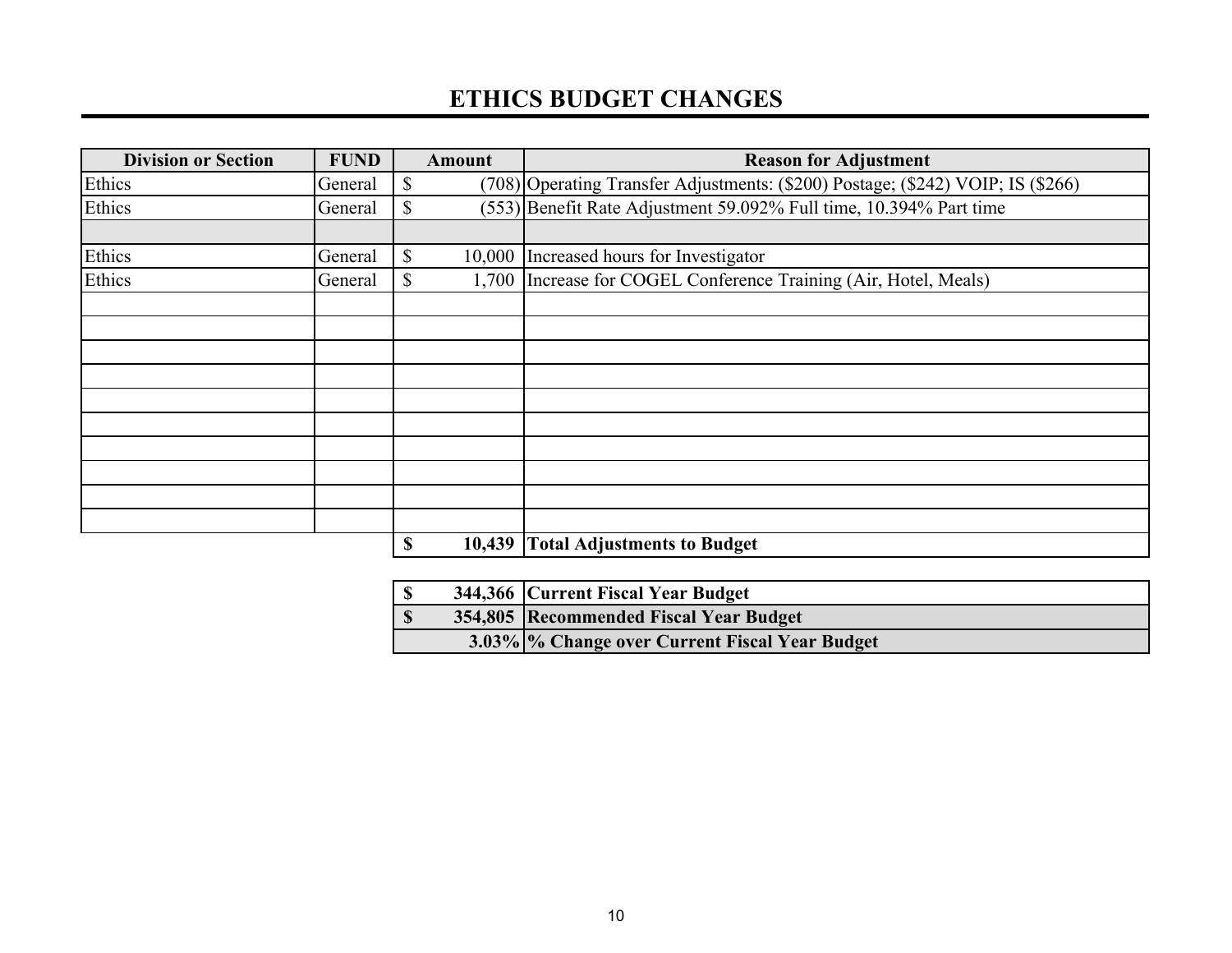|                                   |   |                |   |               |                               |               |    |                    |    | <b>FY2022</b><br><b>Approved vs.</b> | % Increase/<br>(Decrease) |
|-----------------------------------|---|----------------|---|---------------|-------------------------------|---------------|----|--------------------|----|--------------------------------------|---------------------------|
|                                   |   | <b>FY2019</b>  |   | <b>FY2020</b> |                               | <b>FY2022</b> |    | <b>FY2023</b>      |    |                                      | over FY2022               |
| <b>Budget Category</b>            |   | <b>Actuals</b> |   |               | <b>Actuals FY2021 Actuals</b> | Approved      |    | <b>Recommended</b> |    | <b>FY2023</b>                        | <b>Approved</b>           |
| Salaries and Wages                |   | 30,229         |   | 33,128        | 35,520                        | 38,000        |    | 38,000             | -S |                                      | $0.00\%$                  |
| <b>Employee Benefits</b>          |   | 3,300          |   | 3,156         | 4,087                         | 4,503         |    | 3,950              |    | (553)                                | $-12.28%$                 |
| Training and Civic Affairs        |   | 3,439          |   | 8,209         | 445                           | 8,800         |    | 10,500             |    | 1,700                                | 19.32%                    |
| Communication and Utilities       | S | 1,706          |   | 1,666         | 1,492                         | 2,665         |    | 2,223              |    | (442)                                | $-16.59%$                 |
| Materials and Supplies            |   | 738            |   | 571           | 502                           | 2,450         |    | 2,450              |    |                                      | $0.00\%$                  |
| <b>Contractual Services</b>       |   | 215,827        | S | 265,169       | 202,784                       | 281,116       |    | 291,116            |    | 10,000                               | 3.56%                     |
| <b>Equipment Replacement</b>      |   |                |   |               |                               | 500           |    | 500                |    |                                      | $0.00\%$                  |
| <b>Operating Transfer Charges</b> | S | 3,762          |   | 4,278         | 4,415                         | 6,332         |    | 6,066              |    | (266)                                | $-4.20%$                  |
| <b>Total:</b>                     |   | 259,001        |   | 316,177       | 249,245                       | 344,366       | -S | 354,805            | -S | 10,439                               | 3.03%                     |

#### **BUDGET SUMMARY**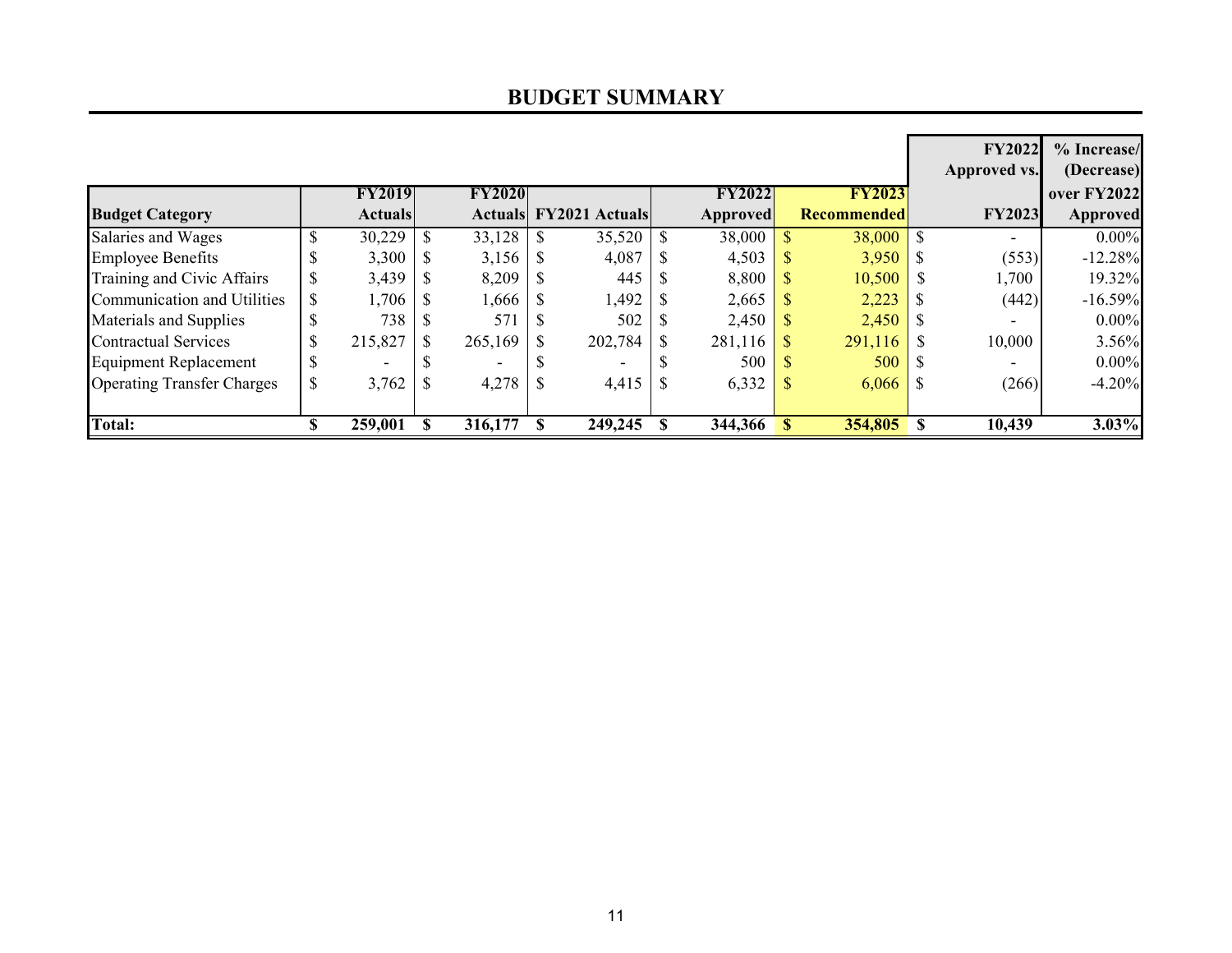

*NOTE: \*FY2022 Actuals reflect Departments projected expenditures through June 2022.*

FY2022 Budget reflects a increase in Other Professional Services and Attorneys Fees.

FY2021 Actuals are lower due to the COVID 19 restrictions. Anticpated costs for travel, meetings, hearings and training cost were not incurred.

FY2020 Increase in actuals due to the number of complaints filed and questions and concerns regarding the Pandemic and the campaigns/elections. FY2019 Actuals reflect a reduction in outside legal counsel and attorney fees.

FY2018 Actuals reflect cost to investigate and hold hearings for the significant number of complaints received in calendar years 2015-2017.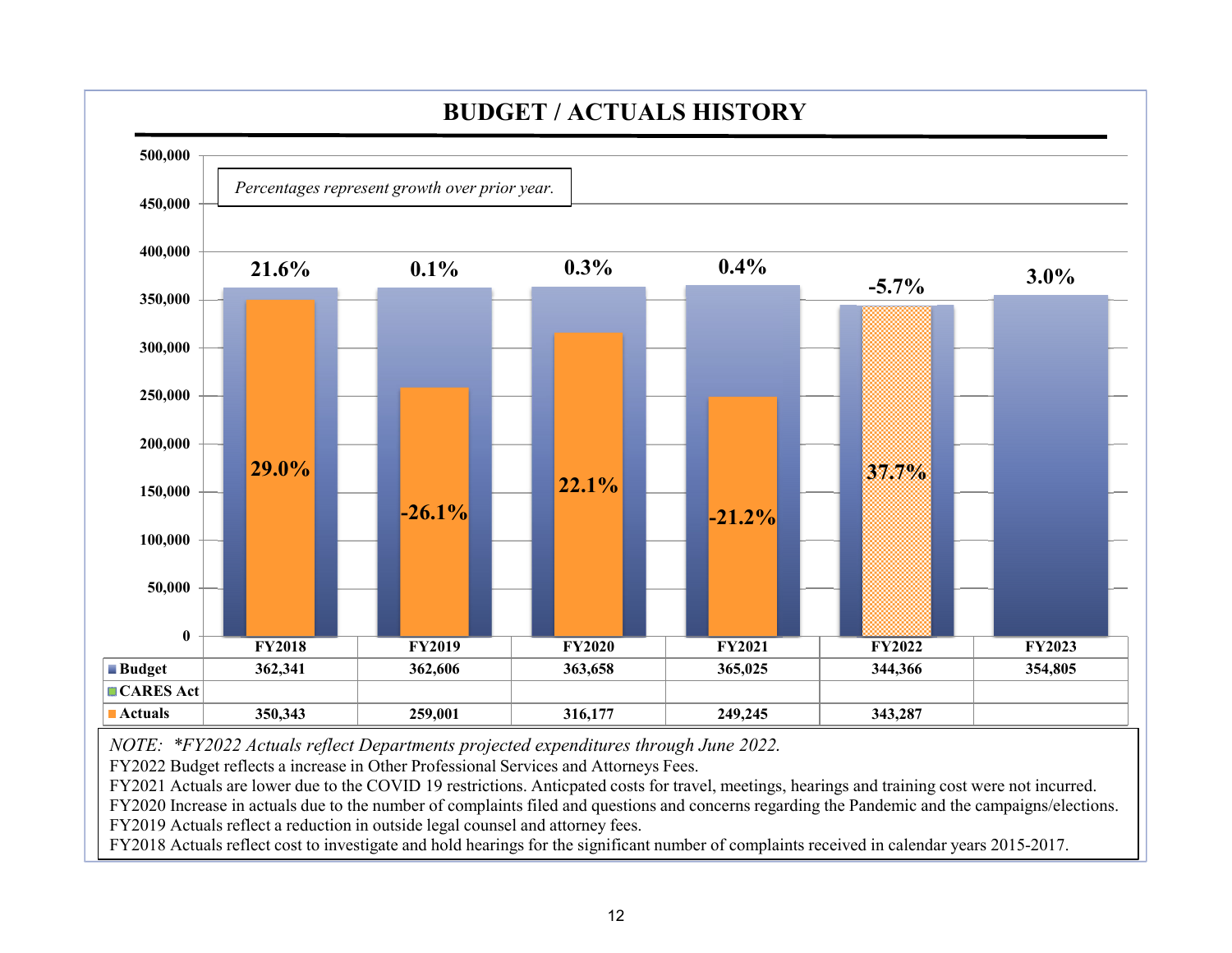## **PERFORMANCE METRICS AND STATISTICS**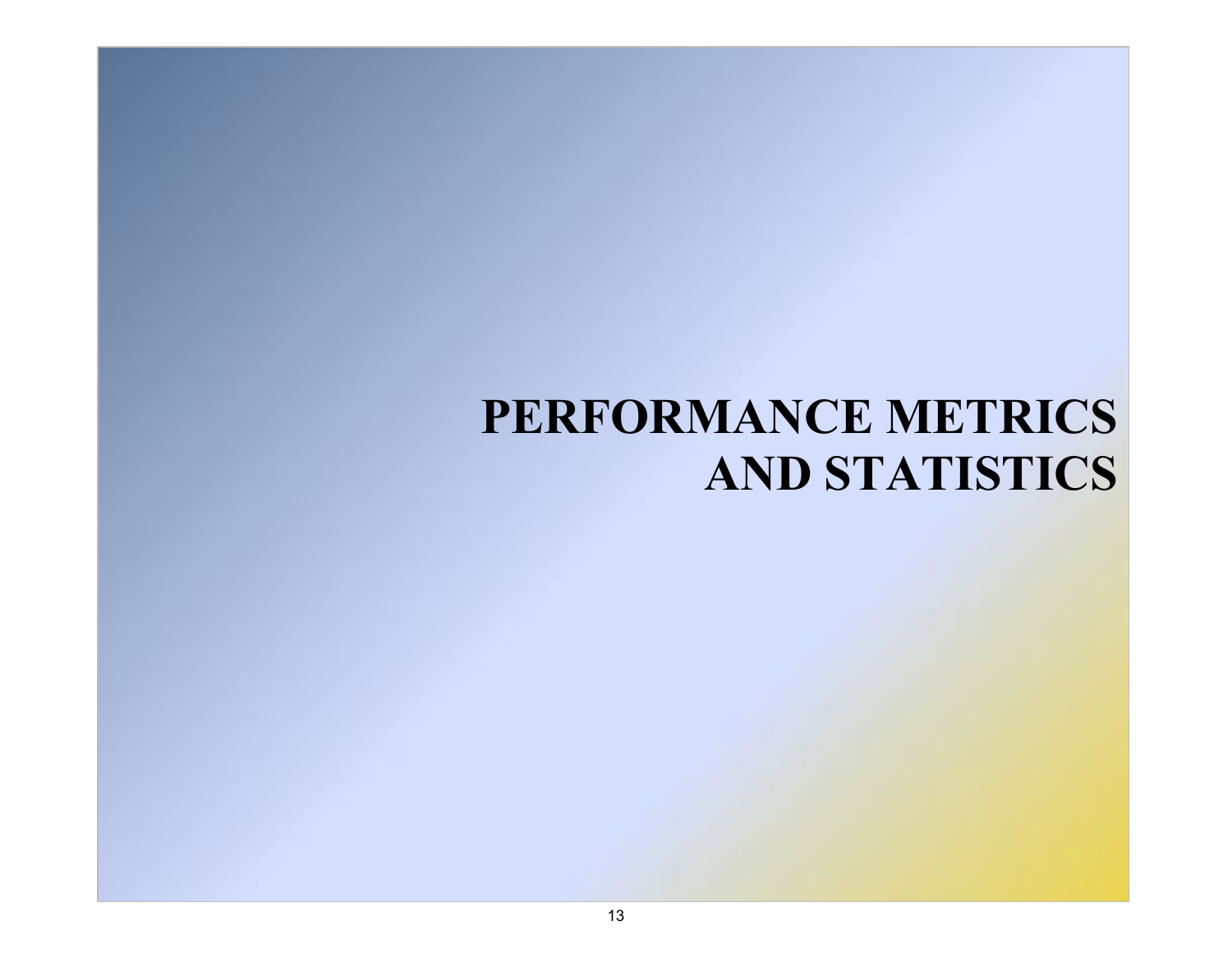#### **PERFORMANCE METRICS**

| <b>Performance Measures</b>                                         | 2019<br><b>Actual</b> | 2020<br><b>Actual</b> | 2021<br><b>Actual</b> | 2022<br><b>Projected</b> | 2023<br>Projected |
|---------------------------------------------------------------------|-----------------------|-----------------------|-----------------------|--------------------------|-------------------|
| <b>Quantitative</b>                                                 |                       |                       |                       |                          |                   |
| Statement of Financial Interests (filed for previous calendar year) | 302                   | 274                   | 325                   | <b>TBD</b>               | <b>TBD</b>        |
| <b>Ethics Training</b>                                              |                       |                       | 10                    |                          |                   |
| Monthly Meetings (Fiscal Year)                                      |                       |                       |                       |                          |                   |
| Complaints Filed (Calendar Year)                                    |                       |                       |                       |                          |                   |